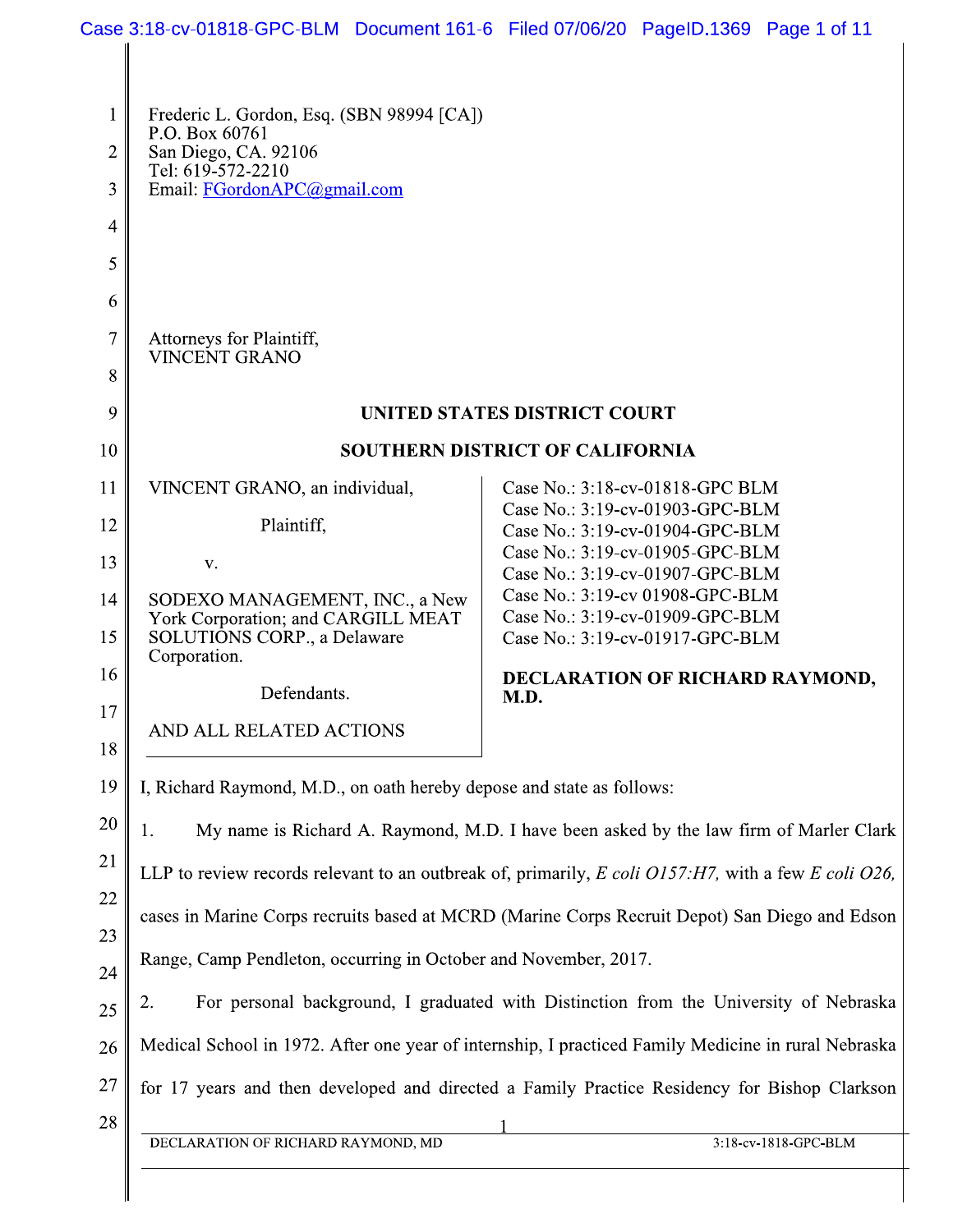Memorial Hospital in Omaha, Nebraska, for ten years. During this time I served many roles with the Nebraska Medical Association, including being its President from 1988-1989.

3. After Clarkson merged with the University of Nebraska Medical Center, I was appointed to the position of Chief Medical Officer for the Nebraska Health and Human Services System by then Governor Michael Johanns. During the next  $6\frac{1}{2}$  years I was the political appointee with oversight of all foodborne illness and other infectious diseases outbreak investigations, among many other responsibilities, including being Interim Director for Services, Interim for Director for Finance and Support and Director of Licensing and Regulation.

10 4. Governor Johanns became the Secretary for the United States Department of Agriculture in 11 2005 and brought me to Washington D.C. with a Presidential nomination and Senate confirmation to 12 be his Undersecretary for Food Safety at the USDA. Once again I was the political appointee in charge 13 of foodborne illness outbreaks and food recalls for same. I was also the Chair of the U.S. Codex Policy 14 Committee and the highest ranked food safety official in the U.S. government. I served during the 15 second George W. Bush term and then began consulting for various organizations regarding food 16 17 safety, including Elanco, Tyson Foods, JBS Swift and Merck Animal Health. I have also done 18 consulting or made presentations on food safety for the National Pork Producers Council, the National 19 Pork Board, the National Chicken Council, USAID, the Animal Agriculture Alliance, Diamond V, the 20 American Farmers and Ranchers Alliance, the California Farm Bureau, the Oklahoma Beef Producers 21 Association, Alltech and the Nebraska Medical Association. 22

5. I also wrote food safety blogs pro bono on a weekly basis for Meatingplace.com from 2009-2019 and still write two blogs on food safety per month for Feedstuffs Foodlink.

6. Materials Reviewed:

1

 $\overline{2}$ 

3

 $\overline{4}$ 

5

6

 $\overline{7}$ 

8

9

23

24

25

26

27

28

CDC Report of findings, including exit interview with Amelia Keaton, lead for the Epi-Aid team;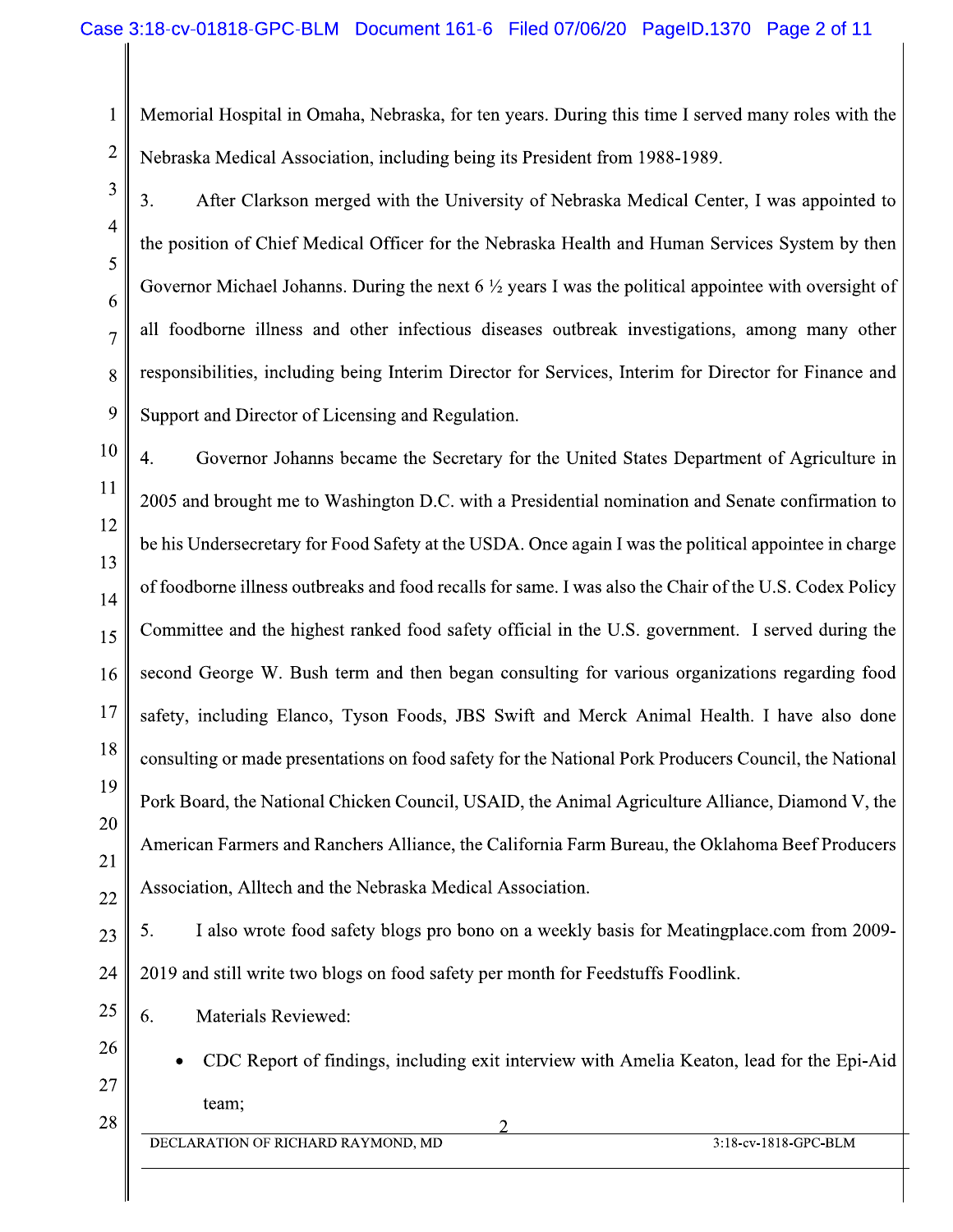| 1        | Depositions from current and former Sodexo employees Jason Boothe, David Bowser,                    |  |  |
|----------|-----------------------------------------------------------------------------------------------------|--|--|
| 2        | Andrew Jassick, Carlos Menes, Tegisti Almedom and Heidi Snyder;                                     |  |  |
| 3        | Declarations from Eric Salcido, Rebecca Dunkelberger and Aubre Dundelberger;<br>$\bullet$           |  |  |
| 4<br>5   | Deposition labeled SDX 30 (b) (6) (full) representing Sodexo management;                            |  |  |
| 6        | Griddles work log;                                                                                  |  |  |
| 7        | Cheeseburger recipe for Sodexo;                                                                     |  |  |
| 8        | Vincent Grano labeled second amended complaint;                                                     |  |  |
| 9        | RFP 16 and RFP 16.2;                                                                                |  |  |
| 10       | Sodexo response to RFPs and Sodexo response to ROGs;                                                |  |  |
| 11       | CDC, FDA and USDA recommendations for cooking from a thawed state and recommended                   |  |  |
| 12<br>13 | cooking temperatures for ground beef.                                                               |  |  |
| 14       | Opinions Based on Review of Evidence:<br>7.                                                         |  |  |
| 15       | 8.<br>When I first considered my possible involvement in this litigation, I wondered how anyone     |  |  |
| 16       | could consider serving 2-4,000 hamburgers in one setting over a three hour window to be a safe      |  |  |
| 17       | endeavor. Ground beef is considered to be a high risk food for E coli O157: H7 and E coli O26 and 5 |  |  |
| 18       | other STECs considered by the United States Department of Agriculture (USDA) to be adulterants in   |  |  |
| 19       | ground beef. Fast food restaurants serve thousands of burgers, with very tightly controlled cooking |  |  |
| 20<br>21 | times and temperatures, but never 3,000 in 3 hours in one outlet.                                   |  |  |
| 22       | 9.<br>First, I want to review the CDC's report. This Trip Report was authored by members of the     |  |  |
| 23       | Epi-Aid team, epidemiological investigators the CDC deploys to assist in outbreak investigations    |  |  |
| 24       | when requested. The U.S. Marine Corps requested the deployment after initial investigation by the   |  |  |
| 25       | U.S. Navy's Preventive Medicine Unit. The report states that they were asked on November 17 to      |  |  |
| 26       | assist in the investigation of an E. coli outbreak that peaked on October 28, 2017. They arrived on |  |  |
| 27       |                                                                                                     |  |  |
| 28       | 3<br>DECLARATION OF RICHARD RAYMOND, MD<br>3:18-cv-1818-GPC-BLM                                     |  |  |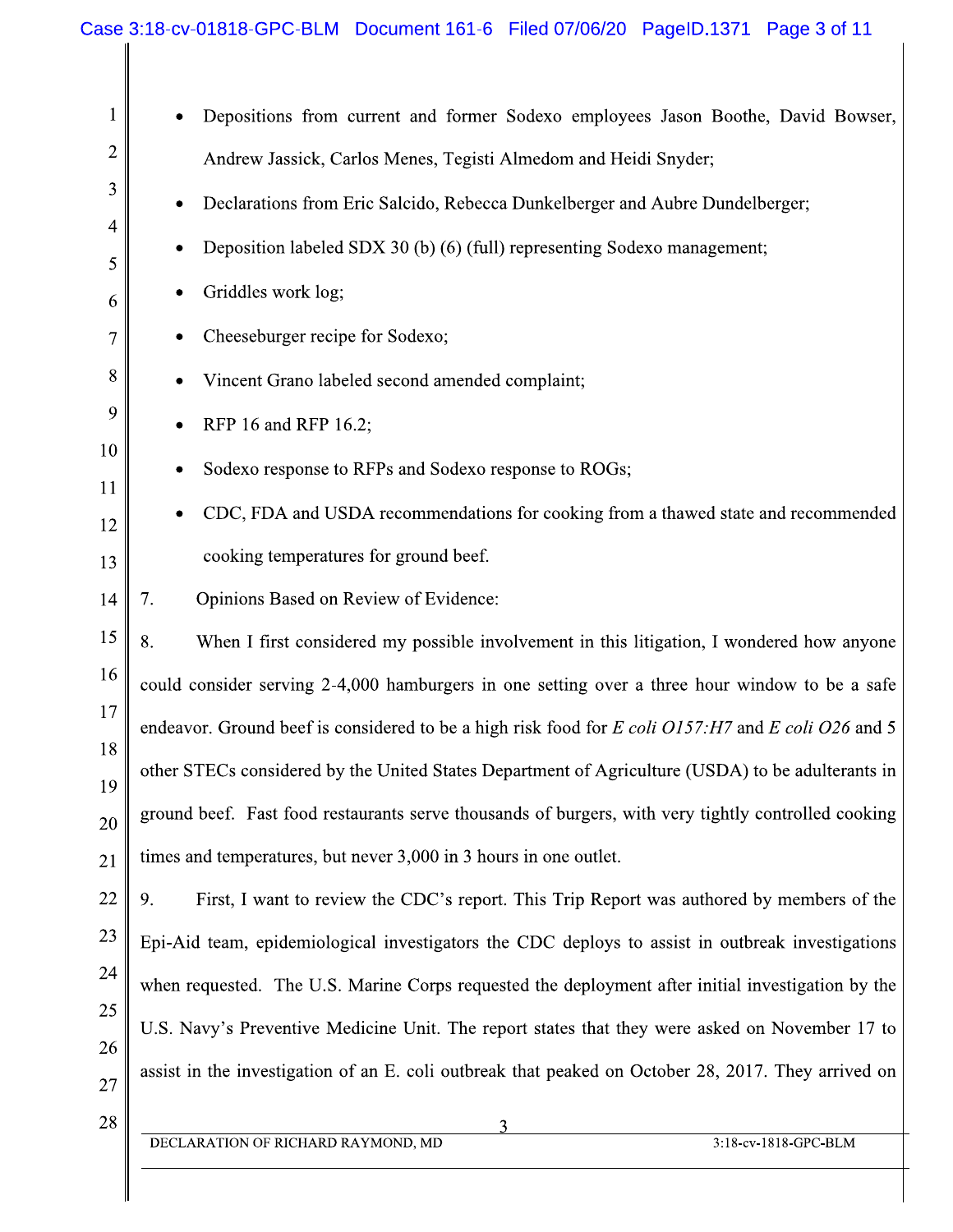November 21, too late to find samples of food that would positively confirm the source. Their stated task was to *identify the source, and to develop Public Health recommendations to stop the spread* and prevent a recurrence.

10. They confirmed 62 cases and identified another 182 probable cases, making this the largest E. coli outbreak linked to ground beef since the Jack in the Box sickened over 700 and killed several children in 1993. Jack in the Box changed the world in how we handle and cook ground beef, including declaring  $E$ . coli O157:H7 to be an adulterant in ground beef.

9 11. In response to the Jack in the Box E. coli outbreak caused by undercooked ground beef, fast 10 food chains changed and validated their cooking recipes, paying particular attention to the exact time 11 for which ground beef patties were cooked and the temperature of cooking surfaces to assure all ground 12 beef was cooked to the recommended internal temperature. 13

It is clear to me from the Sodexo witnesses knew both about the Jack in the Box outbreak and 12. 14 fully understood the association between ground beef and STEC. Astonishingly to me, however, they 15 simply ignored that knowledge when it came to the production of hamburgers at MCRD. 16

17 The United States Department of Agriculture's Food Safety and Inspection Service recommends 18 ground beef be cooked to 160 degrees internal temperature.

13. It should be noted here that on every box of frozen ground beef received by Sodexo from US Foods, the label clearly stated the ground beef should be cooked to 160 degrees. The label also said to "keep frozen".

23

19

20

21

22

24

25

26

27

28

1

 $\overline{2}$ 

3

 $\overline{4}$ 

5

6

 $\overline{7}$ 

- 14. The CDC's observations of risky practices included:
	- Temperatures of cooked product lower than the USDA recommended;
	- Lack of standard cooking times;
	- Self-serve cross contamination probable;
- DECLARATION OF RICHARD RAYMOND, MD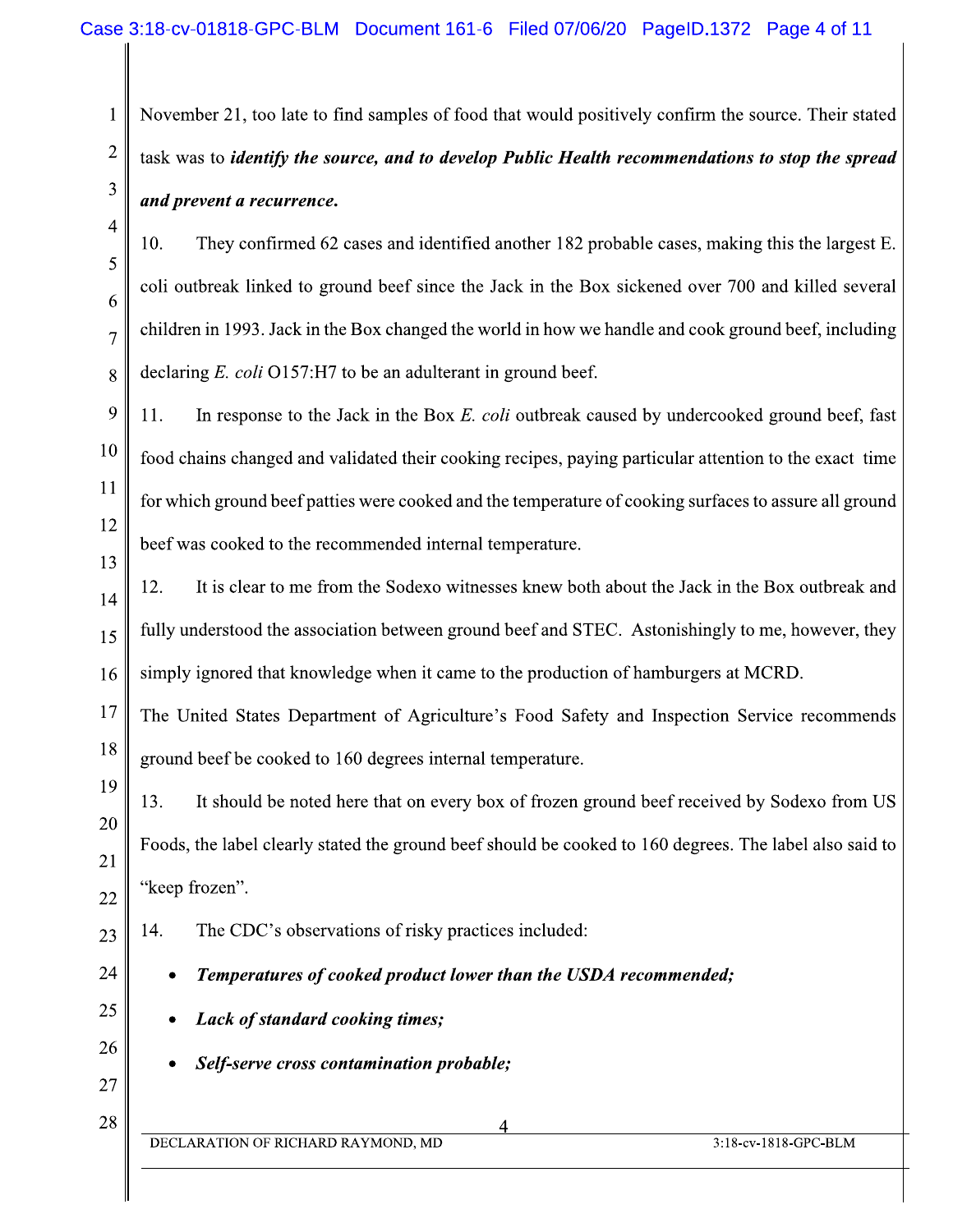## Cooking from frozen state.

1

 $\overline{2}$ 

3

 $\overline{4}$ 

5

6

 $\overline{7}$ 

8

11

12

13

14

15

16

17

18

19

20

21

15. None of these risky practices changed after the CDC submitted its report other than the Marines later put their burgers into the buns. This is just unbelievable to me as a long time follower and practitioner of food safety practices.

16. The CDC found that not all cooks even knew of the Sodexo recommended cooking temp of 155 degrees for 15 seconds. Tegisti Almedom testified that she did not know the griddle surface temperature for cooking burgers. She is the chief cook and this is also astonishing to me.

9 17. Finally, as to the CDC investigation, the lead inspector, Amelia Keaton, M.D., in her exit 10 interview, noted that 15 marines suffered from Hemolytic Uremic Syndrome and that E. coli  $O157:H7$ is the most common pathogen known to cause that syndrome.

18. Sodexo clearly knew of the risks involved in trying to serve thousands of hamburgers at one setting. It never should have undertaken this endeavor in the first place, as there were alternatives, in terms of pre-cooked patties, that it could have employed if it wanted to continue serving hamburgers. But at the very least Sodexo needed to implement strict measures to reduce the risk such as paying close attention to the temperature of their grills and/or ovens and to the time each burger was cooked. And this should have been done literally decades ago.

19. What follows are my observations of lack of control for cooking times, temperatures, or even methods employed at Sodexo MCRD San Diego.

20. Grills were not tested for cooking temperatures on a regular basis: In fact, Request for 22 Production (RFP) No. 45 asked specifically for "any document relating to temperature calibration and 23 24 verification of grill surface temperatures for those grills at MH 569..." Sodexo's response was that 25 "A diligent search and reasonable inquiry have been performed and no such documents have been 26 identified. Verification of product compliance to the established critical control point is done through 27 checking internal product temperature."

28

DECLARATION OF RICHARD RAYMOND, MD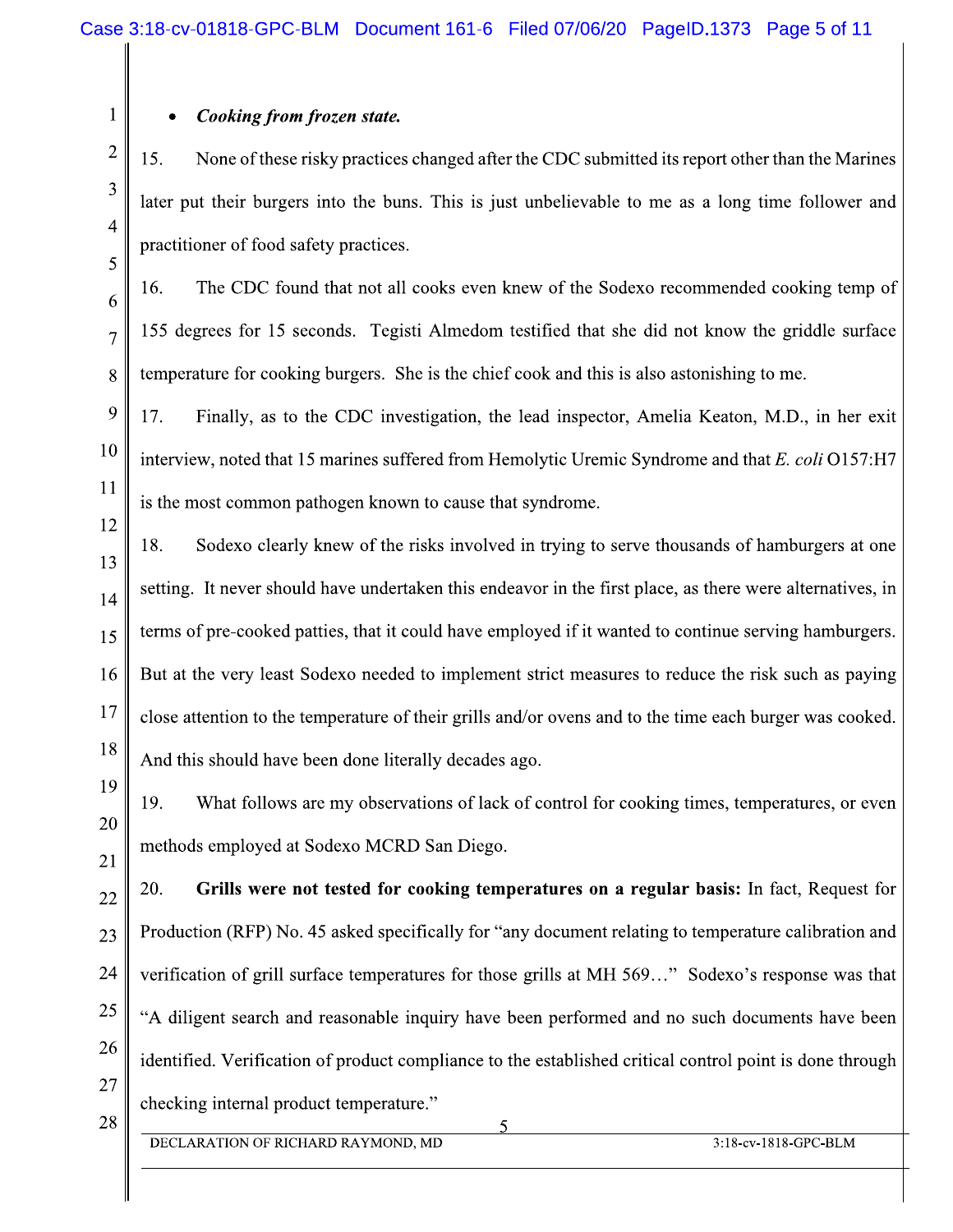21. RFP No. 64 asks basically the same question and Sodexo's response was that "SODEXO states" that the food temperature is monitored, not the grill temperature." It is clear from this response and other statements by the witnesses that "food temperature" meaning final cook temps, is the last and only control measure that Sodexo used. Given the volume of burgers being cooked, Sodexo food safety, had they thought about it at all, would have expected exactly the temperature taking travesty that occurred, which I address later.

22. One deposition revealed that Jack in the Box tests their grills to validate cooking temperatures three times a day, even though it had developed a validated cooking process through its own test kitchen. David Bowser, then District Manager in October 2017, testified in his deposition that cooking at "that temperature for this time is a fast food concept. It is not what Sodexo does."

23. Serving 3,000 hamburgers in three hours seems to me to be a description of a fast food service. One former cook and one manager said one of the four grills had one-half of the grilling surface that did not heat properly but was still used for grilling hamburgers.

The food "recipe" for cooking ground beef patties says to "place frozen patties on the grill and 24. 16 17 grill for 5-6 minutes or until brown" then "flip and grill for 4 minutes". Temperature must reach 155 18 degrees and then hold for 15 seconds.

25. Cooking from a partially frozen state: In multiple statements from former cooks and management staff, and including current management and food safety staff, the "frozen patties" part of the recipe becomes muddled. The frozen burgers were taken out of the freezer three days before Saturday hamburger day. All testimonies say they were placed in reefers. This caused the previously "frozen" patties, some of them anyways, to become partially thawed before cooking.

26. **One temperature taken per "batch":** The definition of a "batch", for the purpose of determining final temperatures, differs greatly among the deposed individuals and is a critical element in this discussion. Some describe a batch as all burger patties on one grill. Some describe it as all four

 $\mathbf{1}$ 

 $\overline{2}$ 

3

 $\overline{4}$ 

5

6

 $\overline{7}$ 

8

9

10

11

12

13

14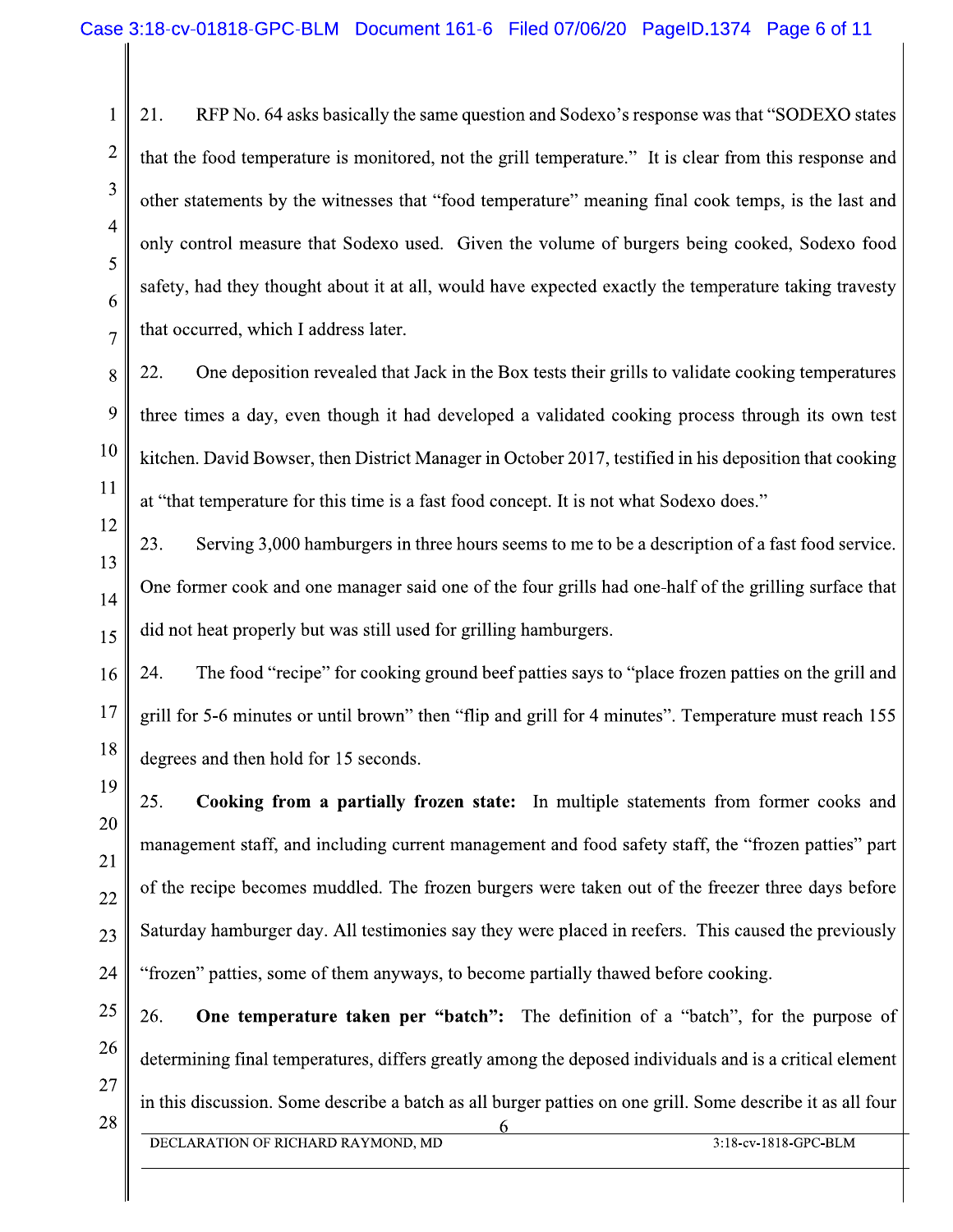grills in one time segment, and some go so far as to say it can be 3,045 patties cooked at the same time in the ovens. And then Heidi Snyder, Director of Food Safety at Sodexo on October 21, 2017, testified in her deposition, "There was no clear definition of what constitutes a batch."

27. Taking one temperature per "batch" and considering it representative of hundreds or even thousands of hamburgers being cooked at the same time when the hamburgers are being cooked from differing levels of frozen is ridiculous—particularly where there is no dedicated time and temperature formula that is religiously adhered to. Sodexo had conducted no validation studies to ensure that its batch temperatures would, in fact, be representative of the hundreds or thousands of burgers that were not temperature checked.

28. On October 21, 2017, there were 3,045 burgers served to Marines. There were two temperatures recorded, one for hamburgers and one for cheeseburgers. Two temperatures for over 3,000 burgers.

29. In Ms. Almedom's deposition, it was also pointed out that on four consecutive Saturdays in 15 September of 2017, there were only two temperatures recorded for the entire production, one for 16 17 hamburger and one for a cheeseburger and both temperatures were always the same for both. In fact, 18 for three of the four Saturdays the temperature was amazingly the same, 170 degrees; the same 19 temperature recorded for production day October 21, 2017.

30. Ms. Almedom would ask a cook what the temperature was for a hamburger and a cheeseburger, would record it herself in the Galley HACCP Log book for that Saturday, and felt that "if we measure the temperature once, that is enough". 23

Andrew Jassick testified that he sampled food from time to time by eating it and he could tell 31. if a burger is done by tasting it. "You are able to taste an undone burger." So much for science and the need for validation studies.

27 28

1

 $\overline{2}$ 

3

 $\overline{4}$ 

5

6

 $\overline{7}$ 

8

9

10

11

12

13

14

20

21

22

24

25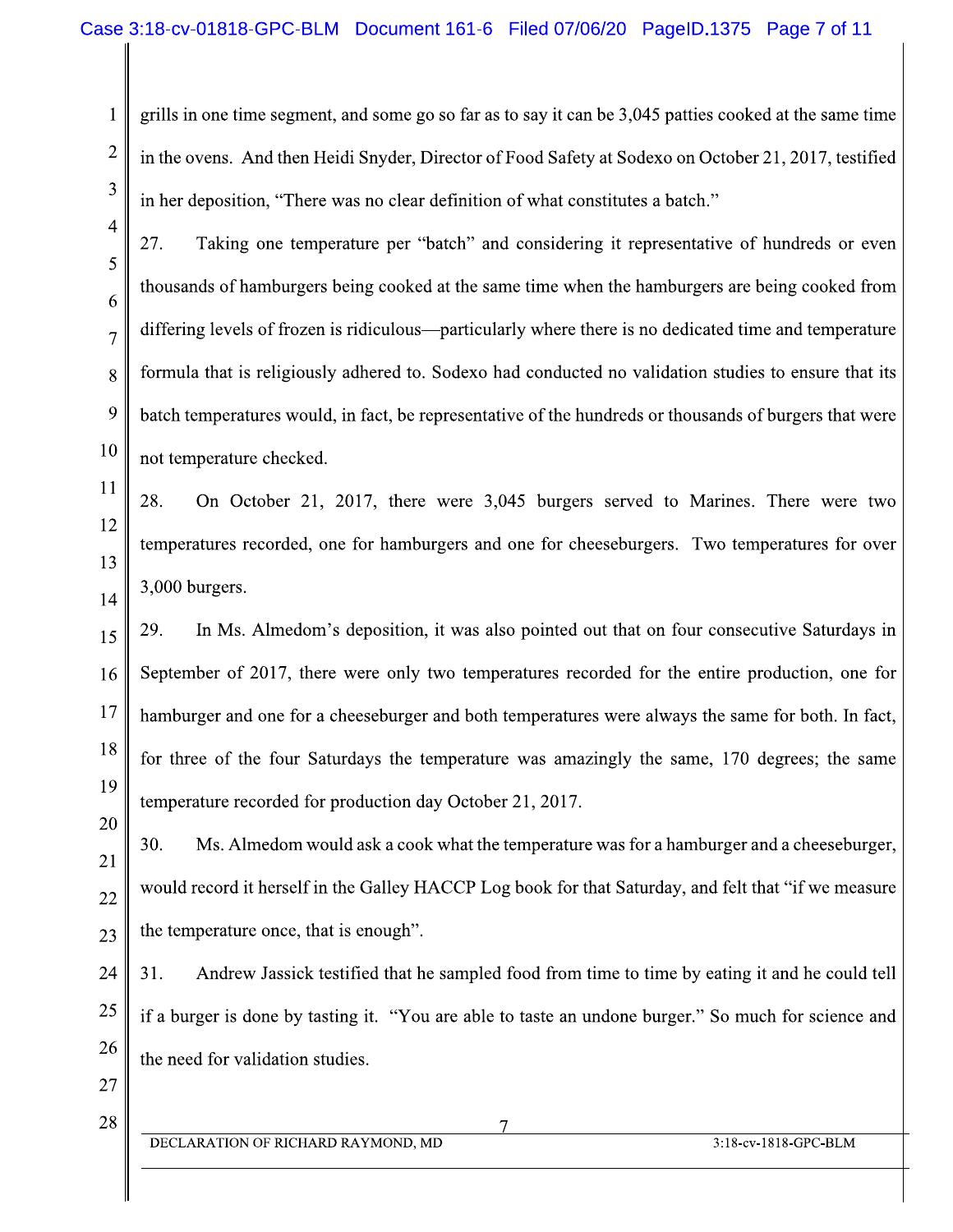32. Mr. Jassick also stated that the only way he could tell if temperatures of ground beef were being taken was by the HACCP logs, logs that a Marine inspector found to be occasionally filled in prior to cooking, and sometimes, according to a former cook, just randomly entered numbers to look good. But most importantly, on October 21, there were only two temperatures entered.

33. Are the hamburgers cooked on grills or in ovens? The assumption most deposed persons made regarding the two temps was that the burgers must have been cooked in the ovens so they were all in one so-called batch, something that occurred when Sodexo was shorthanded and did not have time to cook on the grills. But Mr. Jassick says: We "were adamantly told not to cook burgers in the ovens" by the Marines, "so we were not allowed to do that."

Ms. Almedom insisted that ovens were never used, yet others openly admit under oath that 34. ovens often had to be used to cook hamburgers because of cook shortages and time constraints. From the depositions I cannot tell if the 3,045 hamburgers were all cooked in the forbidden ovens, all cooked on grills or a combination of both.

35. The Marine contract specifically required burgers to be cooked on the grills, not in the ovens, yet every deposition, with the exception of Ms. Almedom's, says using the ovens was normal for getting Saturday burgers to the line in a timely fashion. There was also testimony that the cooks did not like cooking that many burgers on the grill and often called in sick on Saturdays so they were short-handed.

36. There is no "recipe" for cooking burgers in the ovens, but it was a practice that most deponents 22 recognized with cooking time varying from 15 minutes at 350 degrees to 30 minutes at 350 degrees. 23 There certainly was no scientific documentation as to time and temperature to get to a safely cooked 24 25 product, and there was no documentation of verification of the temperatures for the eight different 26 ovens.

27 28

1

 $\overline{2}$ 

3

 $\overline{4}$ 

5

6

 $\overline{7}$ 

8

9

10

11

12

13

14

15

16

17

18

19

20

21

 $\mathsf{\Omega}$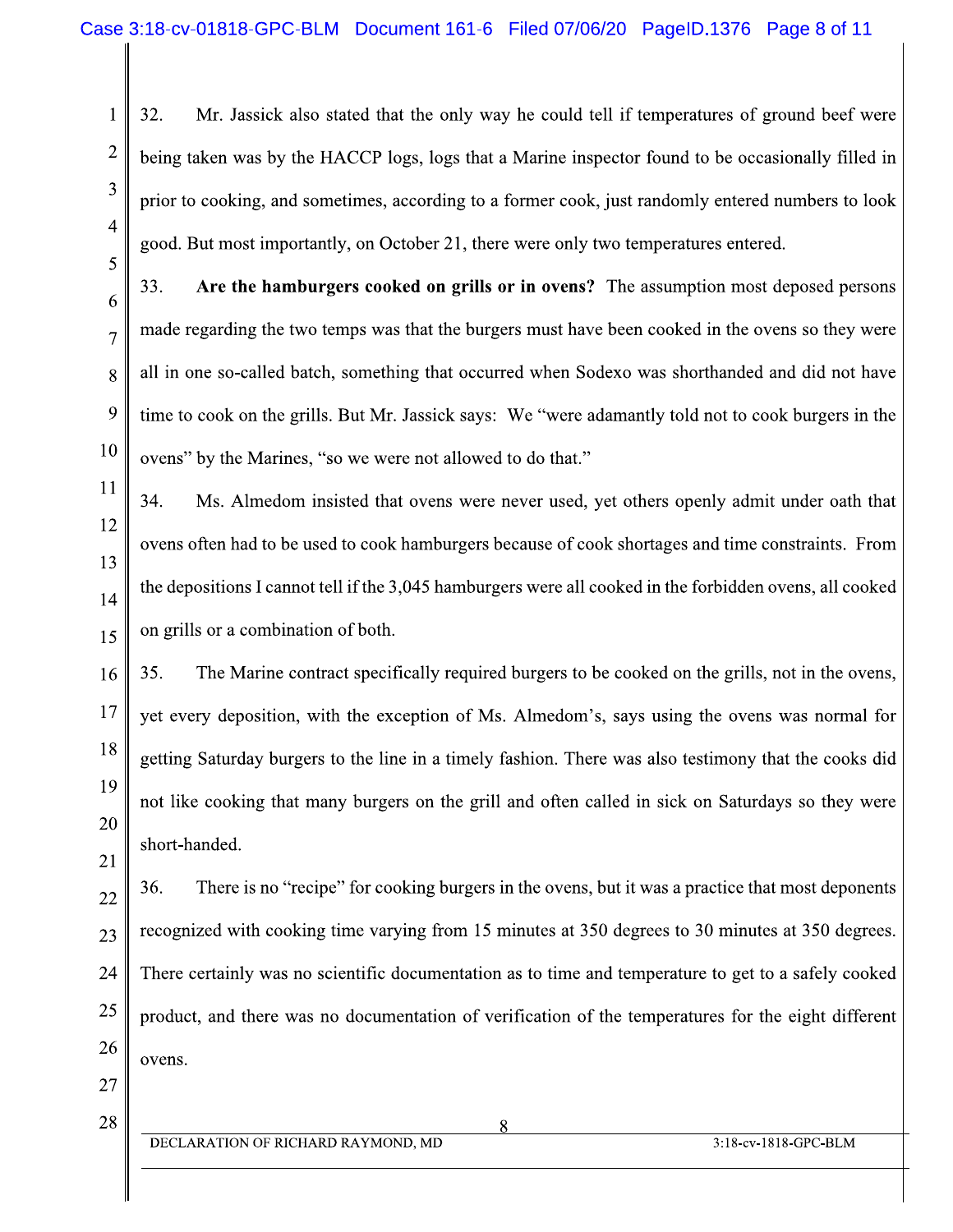37. Carlos Menes, Director of Health, Safety and Environment on October 21, 2017, testified that record keeping is the least important of the 7 HACCP points, and that "per code, records are not required". He felt they did not need to record temperatures, because "I mean these are trained professionals."

38. David Bowser, who was a District manager for Sodexo on October 21, 2017, testified that Mess Hall 569's number one goal was to "not interfere with the training schedule." The recruits had ten minutes to get their food and twenty minutes to eat it. To put it another way, food safety was not Sodexo's number one goal.

39. He also stated, as did several others, that there were no timers in the kitchen, so there was no way to adhere to the 5-6 minutes on one side and then 4 on the other. He also testified that since the cooks could not determine if the side on the grill was "brown" the standard protocol was to wait until "bloody droplets" formed on the patty. A former cook also testified that the bloody fluid was the determining factor on when to flip the burger and that the time listed in the "recipe" was totally ignored.

17 40. In response to Interrogatory No. 25, which asked for validation of the method to kill pathogens, 18 the Sodexo response was: "SODEXO contractually requires its suppliers like Cargill to provide 19 untainted product..." In other words, Sodexo felt they did not need to answer the question because 20 they assumed the ground beef was pathogen free. No lessons learned from the Jack in the Box outbreak 21 that changed the knowledge and practices for cooking and handling ground beef throughout the United 22 States. 23

Mr. Bowser also stated that "We purchase E coli free ground beef." That statement by a District 24 41. 25 Manager pretty much summarizes Sodexo's attitude toward the risk of serving 3,000 hamburgers and 26 cheeseburgers in 3 hours.

27 28

 $\mathbf{1}$ 

 $\overline{2}$ 

3

 $\overline{4}$ 

5

6

 $\overline{7}$ 

8

9

10

11

12

13

14

15

16

 $\mathbf Q$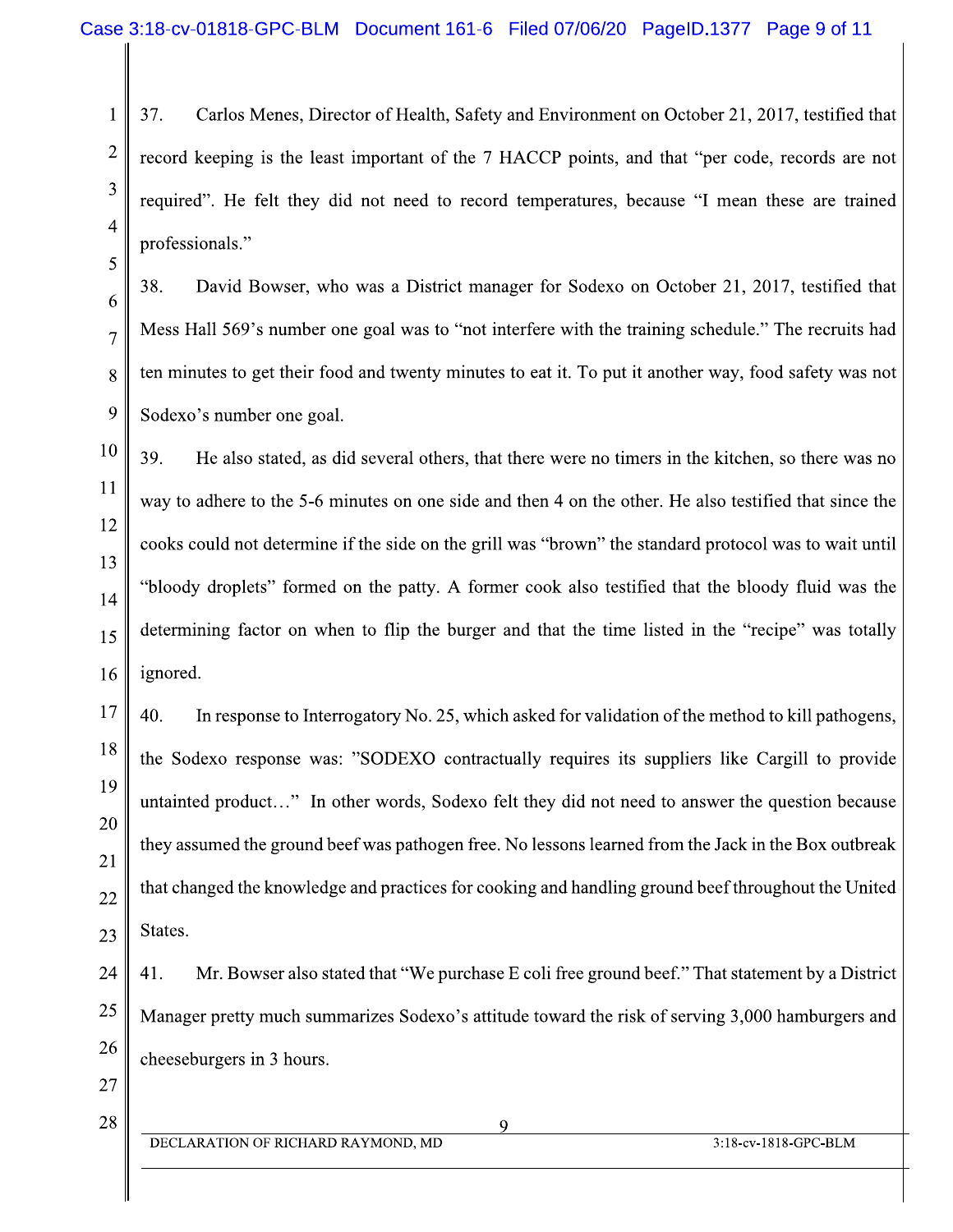42. In regards to E. coli, when Chief Cook 3 Tegisti Almedom was asked if she knew what kind of an organism E. coli was she replied "I don't know". When asked if she knew where it came from, she replied "I don't know". When asked if it was associated with any particular foods like ground beef, the reply was the same: "I don't know". And the answer was the same when asked if she knew how to kill E. coli.

43. Ms. Almedom has been with Sodexo since 2003, has almost always worked on Saturdays, has risen through all the ranks of Cook 1, 2 and Chief Cook 3 and testified that she has never cooked a hamburger for Sodexo.

44. The "recipe" also says "serve immediately" yet all persons deposed recognized that as impossible. Cook times started as early as 5 AM and the burgers were then held in a hot box for hours. Some temperatures were checked and on occasion meat was as low as 115 degrees, far below the safe standard of 140. One witness said that was okay as long as the time did not exceed 4 hours. The USDA recognized safe time for hot foods being held at temperatures less than 140 degrees is 2 hours.

45. When asked why MCRD 569 had not switched to pre-cooked burgers, David Bowser stated, 16 17 under oath, that Sodexo would have to eat the cost. He also testified that upper management received 18 healthy bonuses if certain parameters were met, including financial goals. As an example, in 2017, the 19 year in question, Mr. Bowser received a \$15,000 bonus.

46. The conduct of Sodexo in preparing hamburgers for 18-year-old young men trying to make it 21 through Marine boot camp is personally and professionally disturbing to me. It is personally 22 disturbing because the young men who were injured deserved Sodexo's best. What they got was the 23 total absence of care and attention, and not just by Sodexo's cooks. It is the corporate food safety 24 25 people who are to blame. I am aware that some of these young men had severe illnesses and life-26 changing illness. Reading about what Sodexo did and did not do makes me angry.

27 28

 $\mathbf{1}$ 

 $\overline{2}$ 

3

 $\overline{4}$ 

5

6

 $\overline{7}$ 

8

9

10

11

12

13

14

15

20

DECLARATION OF RICHARD RAYMOND, MD